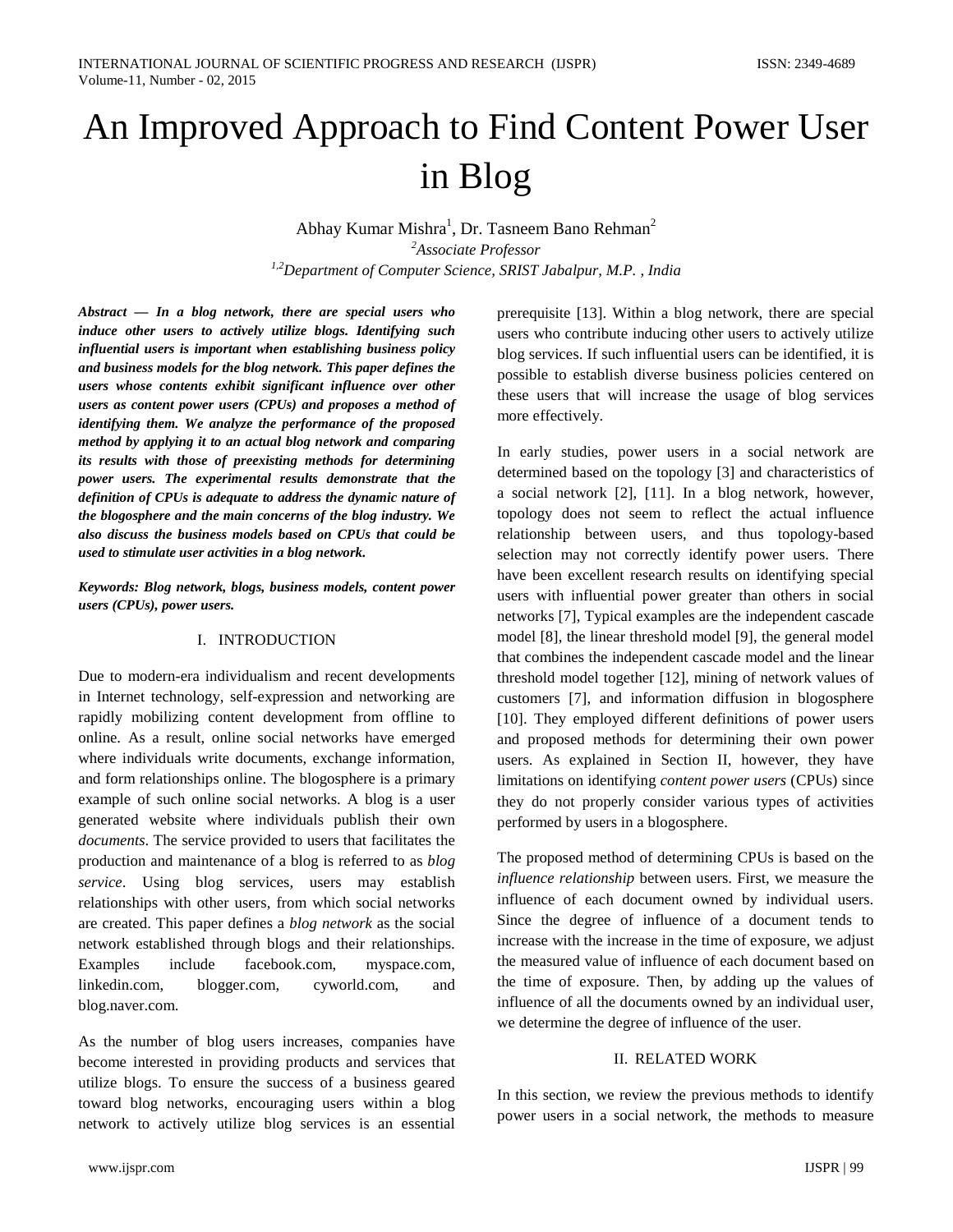influential power of a user, and two link-based ranking algorithms. We also discuss their applicability to identifying CPUs in a blog network.

Previous studies on social networks have proposed various methods to identify power users in a social network. In particular, the problem of identifying power users in a social network has been studied for a long time in the field of viral marketing. Its primary goal is to determine a small group of customers that can produce the maximum marketing effect [5], [6].

Most early studies focused on the topological structure of a social network, and measured the centrality of a user [3]. Depending on how to measure centrality, they are classified into *degree centrality*, *closeness centrality*, and *betweenness centrality*. *Degree centrality* measures the number of neighbor relationships a user has. That is, it determines those with many relationships as power users. *Closeness centrality* measures the power of a user by adding up the shortest distance to everyone in a network. It determines as power users those with a low sum of shortest distances. *Betweenness centrality* measures the frequency that a user is on the shortest path between any pair of users. Based on betweenness centrality, power users are determined as those who appear most often on the shortest path between any pair of two users.

The topology-based methods mentioned above, however, are not appropriate for identifying power users in blog networks. Due to computation complexity, closeness centrality and betweenness centrality are applicable only to a small-size network. A blog network in general is too big to compute closeness and betweenness centralities. Although computationally tractable, degree centrality does not correctly identify CPUs in a blog network. In a blog network, the users having many relationships with others are not necessarily the ones with high influence. Sometimes, users with a small number of relationships

may exhibit great influence over other users, thereby inducing more activities in the blogosphere. We justify our claim in Section IV, by comparing our proposed method with the degree-centrality based method

## III. PROPOSED METHODOLOGY

In this section, we propose a method to determine content power users or CPUs. First, we build a blog network composed of bloggers and their actions. We discuss two ways of constructing a blog network by capturing different influence relationships: one based on (more static)

bookmarks and the other based on (more dynamic) user activities.

## *A. Definitions*

Table I summarizes the terminologies and symbols used in this paper. *Ui* represents user *i*. *Di* represents the set of documents owned by *Ui*, and *Di,j* represents document *j* of user *i*. *Document Content Power (DCP)* is defined as the content power of a document, and *DCP*(*Di,j*) represents the *DCP* of document *Di,j* . Similarly, *user content power*  (*UCP*) is defined as the content power of a user, and the *UCP* (*Ui*) represents *UCP* of user *i*.

#### TABLE I : SUMMARY OF TERMINOLOGIES

| $\bullet U_i$ : User i                                                   |
|--------------------------------------------------------------------------|
| • $D_{i,j}$ : Document j of user i                                       |
| • $D_i = \{D_{i,1}, D_{i,2}, \ldots\}$ : Set of documents owned by $U_i$ |
| • $DCP(D_{i,j})$ : Document content power of $D_{i,j}$                   |
| • $UCP(U_i)$ : User Content Power of $U_i$                               |
| • $AT = \{A_1, A_2, \}$ : Types of user actions                          |
| • $A_k$ : Action of type k                                               |
| • $W_{A_k}$ : Weight of $A_k$                                            |

## *B. Document Content Power*

The *DCP* is defined as a degree of influence of a document on other users in the blogosphere. When a user performs an action to a particular document (such as writing a comment), it indicates the document has some influence on the user. This observation leads to a new method of quantifying the *DCP*. The main idea is that the *DCP* can be computed by adding up the weighted frequencies of other users' activities induced by that particular document

## *C. User Content Power*

*UCP* is defined as a degree of influence of a user on other users in the blogosphere. The *UCP* is computed by adding up the *DCP*s of all the documents in the blog of a particular user. The *DCP* of a document tends to increase as it is exposed to an audience longer, which may result in an older document having a higher *DCP* than a newer document.

We resolve this potential problem by taking into account the exposure duration of a document (i.e., the exposure duration since the creation of a document). While assuming the entire analysis period as 1, we compute the relative exposure duration of a particular document. By multiplying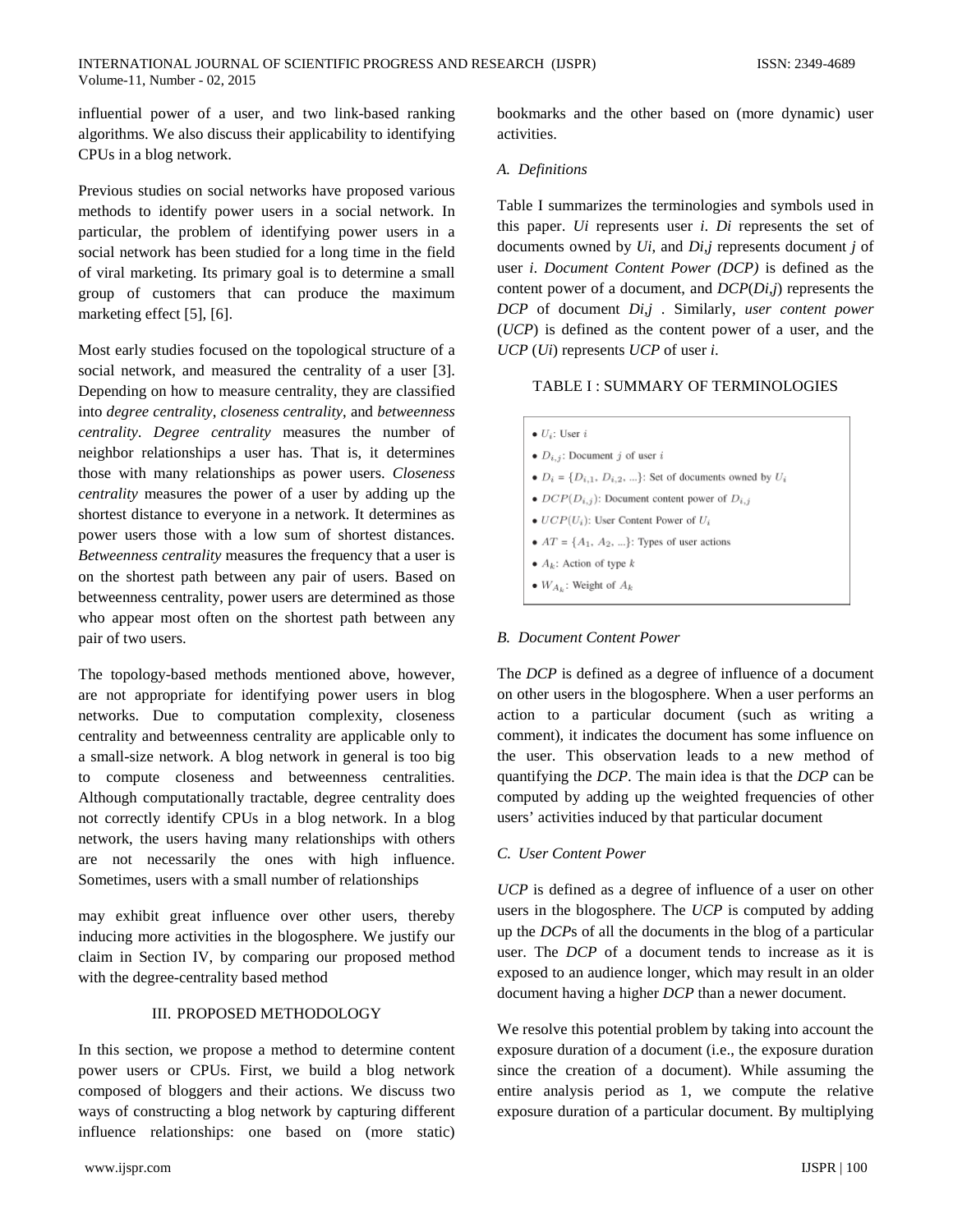the inverse of this relative exposure duration to the *DCP*, we correct the distortion of *DCP* values, if any.

# IV. EXPERIMENTS AND ANALYSIS

We compare the proposed method and existing methods of determining power users through experiments on a realworld blog network. Section IV-A explains experimental setup, and Section IV-B analyzes experimental results.

We performed five sets of experiments. The first set of experiments (experiment 1) compared the similarity of power users identified by the CP method with different weight combinations. The results were used to select the most "representative" parameter setting to be used in subsequent experiments. The second set of experiments (experiment 2) compared the similarity between the power users selected by different methods. The power users identified by the DEG method were quite different from those by the proposed method, and the DEG method did not seem to select the users who had big influence on diffusing and propagating contents. The third set of experiments (experiment 3) compared the survival rates of the power users selected by different methods. The power users selected by our activity-based methods were frequently changing, and the proposed method seemed to capture the dynamic nature of a blog network well. Although experiments 2 and 3 indicate that CPUs are different from other power users,



They do not show which methods are better. Two sets of user studies were performed to demonstrate the superiority of the CP method. In experiment 4, human experts

evaluated various methods based on the power users identified by them. In experiment 5, human experts ranked the power users. In both experiments, the results show that the CP method has selected the power users most appropriate for the blog network.



Fig. 2. Survival rates of power users (while changing the*WC*  : *WT*&*S* of CP).

#### V. CONCLUSION

The contributions of this paper are at both construct and measure levels. Primary is the construct-level contribution of defining power users for a blogosphere, and the measurelevel contribution of implementing the algorithm for identifying CPUs follows naturally.

The following are main contributions of this paper:

- Unlike the concept of power users derived from the structural topology and characteristics of social networks, the new concept of "content power user" was proposed, which reflected the influence of a user within a blog network more appropriately.
- We proposed a method of measuring the content power of a document and that of an individual user. In order to measure content power correctly, we proposed a normalization method based on the exposure time of a document.
- By soliciting domain experts for user study, we revealed that the proposed method performs best in finding those users who actually contribute to revitalizing the blog network.
- We proposed several business models that use the concept of CPUs to stimulate activities in a blog network.

In this paper, we proposed a new definition of power users. Note that this definition counts the activities of other users and does not count the number of users influenced by the